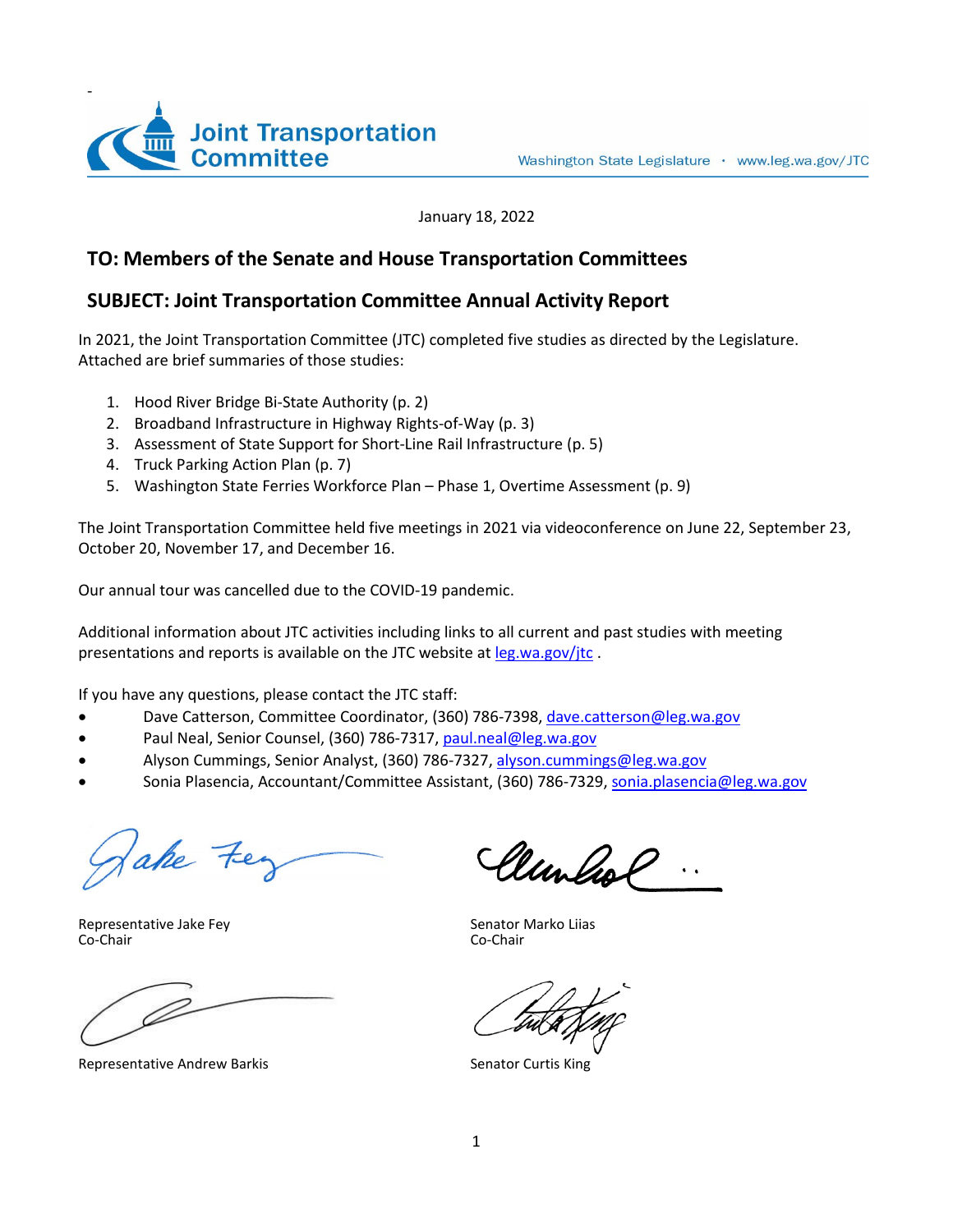# **Summary of 2021 Joint Transportation Committee Studies**

*January 18, 2022*

## **Hood River Bridge Bi-State Authority**

JTC Project Manager: Paul Neal

The Washington State Legislature directed the Joint Transportation Committee (JTC) to contract for legal advice to analyze and recommend options for a local government bi-state bridge authority to build and operate a bridge to replace the current span connecting Hood River, Oregon and White Salmon, Washington.

The JTC's consulting attorney identified options and made a recommendation for a statutory vehicle enabling a bistate bridge authority to:

- Issue bonds for bridge construction;
- Collect tolls; and
- Secure and administer state or federal grants and loans.

#### **Background**

The Hood River Bridge crosses the Columbia River connecting Hood River on the Oregon side with White Salmon on the Washington side. The bridge was built in 1924 and is currently operating as a toll bridge administered by the Port of Hood River. Local governments on both sides of the border have been working on a replacement plan since 1999. This effort included the formation of [a Bi-state working group.](https://portofhoodriver.com/bridge/bridge-replacement-bi-state-working-group-bswg/) The working group determined that there was no current authority in Washington law allowing creation of a bi-state local government authority with all the necessary powers.

#### **The JTC Study**

The JTC contracted with the Legislature's independent bond council, Pacifica Law Group, to work with the Bi-state Working Group to provide the required analysis.

Pacifica produced a comprehensive legal memorandum outlining options for accomplishing the legislation's directive. Those two options were: 1) amend existing statute to extend the required authority to an existing local government structure (such as a transportation benefit district); or 2) create a new authority specifically tailored to building and maintaining a bridge connecting Washington and a neighboring state.

The Bi-state Working Group preferred the option of creating a new authority. JTC's consultant assisted Senate Transportation Committee staff with a bill draft. This draft became Senate Bill 5558 sponsored by Senators King and Liias, which will be heard during the 2022 session. The authority provided in SB 5558 is limited to local governments.

The final legal memo is available here[: https://leg.wa.gov/JTC/Pages/hoodriverbridge.aspx](https://leg.wa.gov/JTC/Pages/hoodriverbridge.aspx)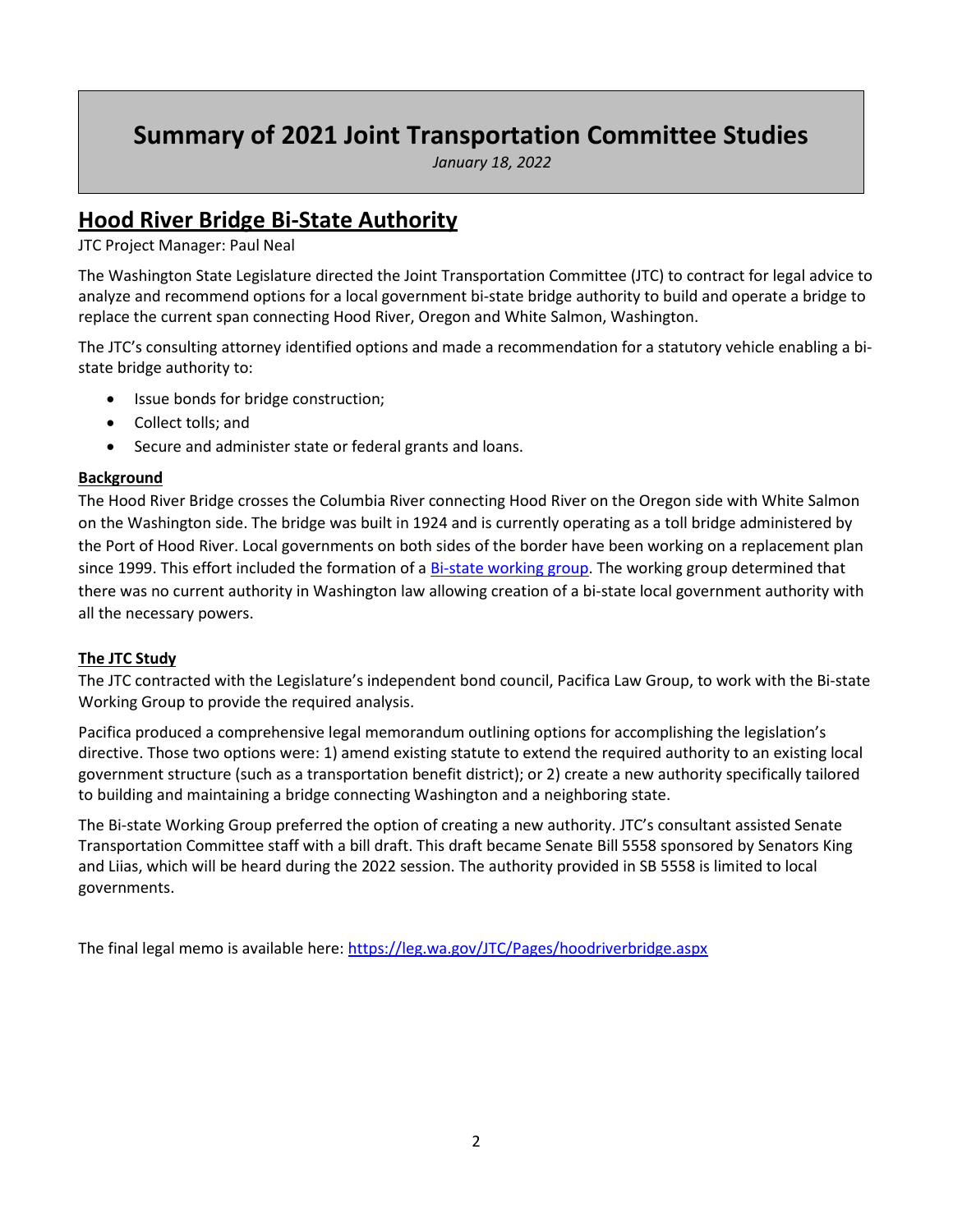## **Broadband Infrastructure in Highway Rights-of-Way**

### JTC Project Manager: Paul Neal

The Washington State Legislature directed the Joint Transportation Committee (JTC) to develop strategies that will facilitate installation of broadband infrastructure in highway rights of way as part of the statewide effort to improve broadband access In Washington state.

### **Background**

The 2021 Legislature passed ESHB 1457 to facilitate broadband access to state highway right of way. Prior to that time WSDOT treated broadband the same as any other utility. Access to state highway right-of-way was generally prohibited and only available through a variance process. ESHB 1457 reversed this by generally authorizing broadband access to state highway rights-of-way subject to permitting by WSDOT. The bill included a direction for a JTC study to assist WSDOT in developing policies to implement the new process.

### **The JTC Study**

ESHB 1457 §7 required the JTC study to include:

- Overlay mapping of current broadband infrastructure gaps/underserved areas with state highway map including currently planned projects affording potential for adding broadband infrastructure;
- Prioritizing broadband expansion opportunities in state highway right of way including finetuning a classification system for unserved and underserved areas;
- Analyzing costs and value of providing broadband access;
- Recommending role of WSDOT in a coordinated state agency approach to expanding broadband access;
- Analysis of relevant planning and financing tools;
- Potential for partnerships between WSDOT and broadband service providers that would also benefit the transportation system;
- Identification of potential safety, operations, and highway preservation impacts and strategies for mitigating those impacts;
- Approaches from other states and possible application in Washington;
- Identifying state and federal laws and regulations relevant to broadband expansion via transportation infrastructure that might be a barrier to the above recommendations and suggested legislative modifications to any barriers.

The JTC hired consulting firm KPMG to provide the required analysis. KPMG has previously provided similar analysis to other states. KPMG produced the required report by the statutory deadline of January 1, 2022. No legislation is expected to flow from the report as the charge was to provide recommended policies for WSDOT to adopt administratively.

## **Key Findings**

## **Mapping Washington's current broadband infrastructure is challenging**

Much of Washington's broadband infrastructure is built and maintained by private companies. Much of the specific information regarding capacity and access is proprietary. Given the lack of direct access, KPMG used publicly available data to develop a map for the purposes of this study. This map allowed the consultant to use the Washington Broadband Office's broadband coverage goals to identify areas underserved or unserved by the current Broadband network.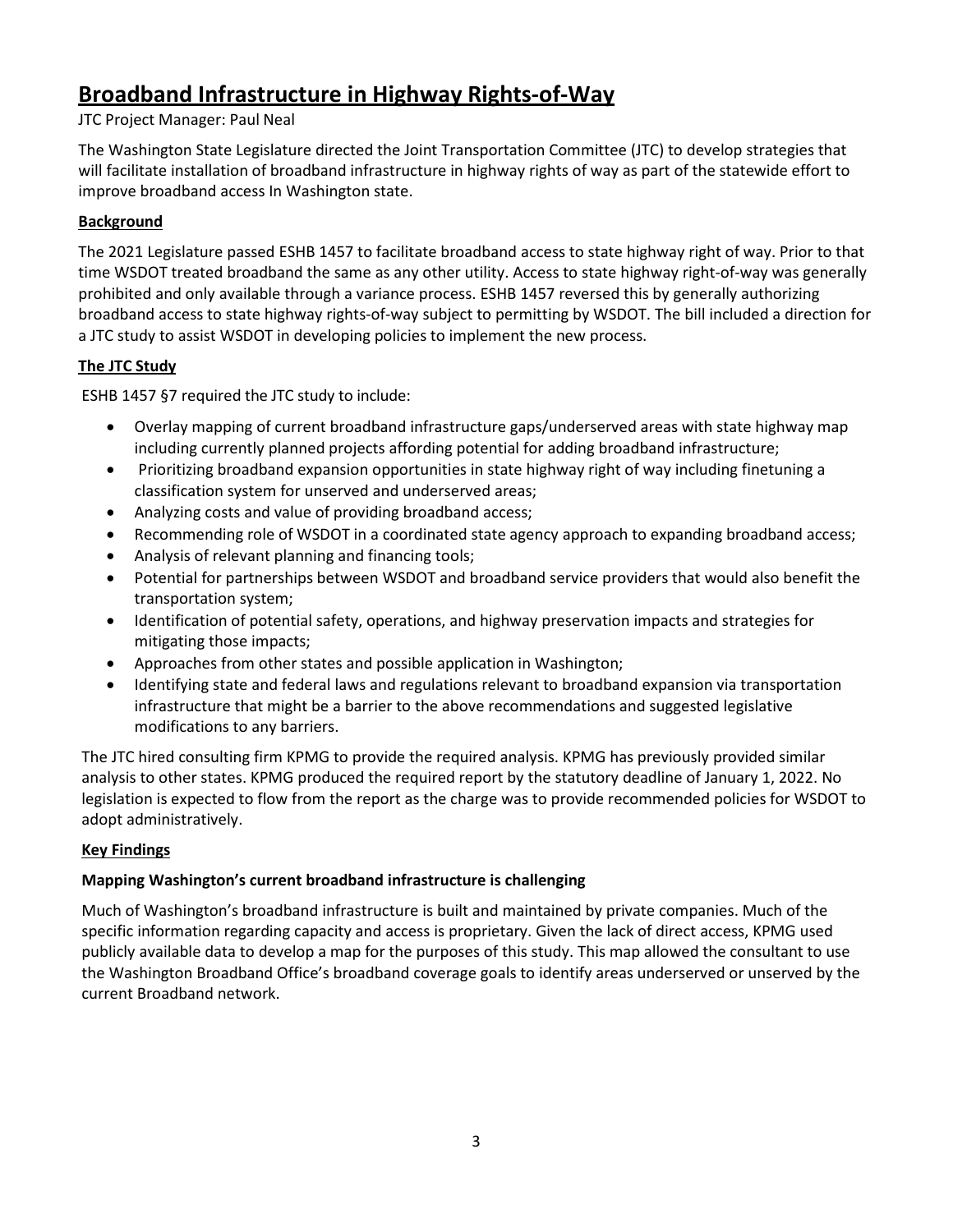#### **A recommended decision matrix should be used to evaluate right-of-way access applications**

The recommended decision matrix provides point values for different factors which allow WSDOT to score rightof-way access applications. The recommended factors are:

- 1. Service need: Number of unserved/underserved households
- 2. Current infrastructure: Where is open access to fiber optic cable lacking?
- 3. Population centers/Points of Presence addressed.

WSDOT may add to these factors as it goes through the process of adopting agency policies.

#### **Policy Adoption Recommendations**

The JTC's consultant recommended several policies for WSDOT's adoption to facilitate the goals of ESHB 1457. The recommended policies are related to:

- Governance, including roles and responsibilities for WSDOT and the Washington State Broadband Office to facilitate a coordinated approach for installation of middle mile fiber/conduits and related infrastructure on WSDOT's right of way (ROW).
- Strategies for WSDOT and the State of Washington to effectively authorize other entities to install broadband infrastructure in WSDOT ROW.
- Strategies for mutually beneficial WSDOT and service provider partnerships to provide broadband services for transportation purposes, as well as addressing connectivity gaps to meet the state broadband goals.

The final report is available here[: https://leg.wa.gov/JTC/Pages/Broadband.aspx](https://leg.wa.gov/JTC/Pages/Broadband.aspx)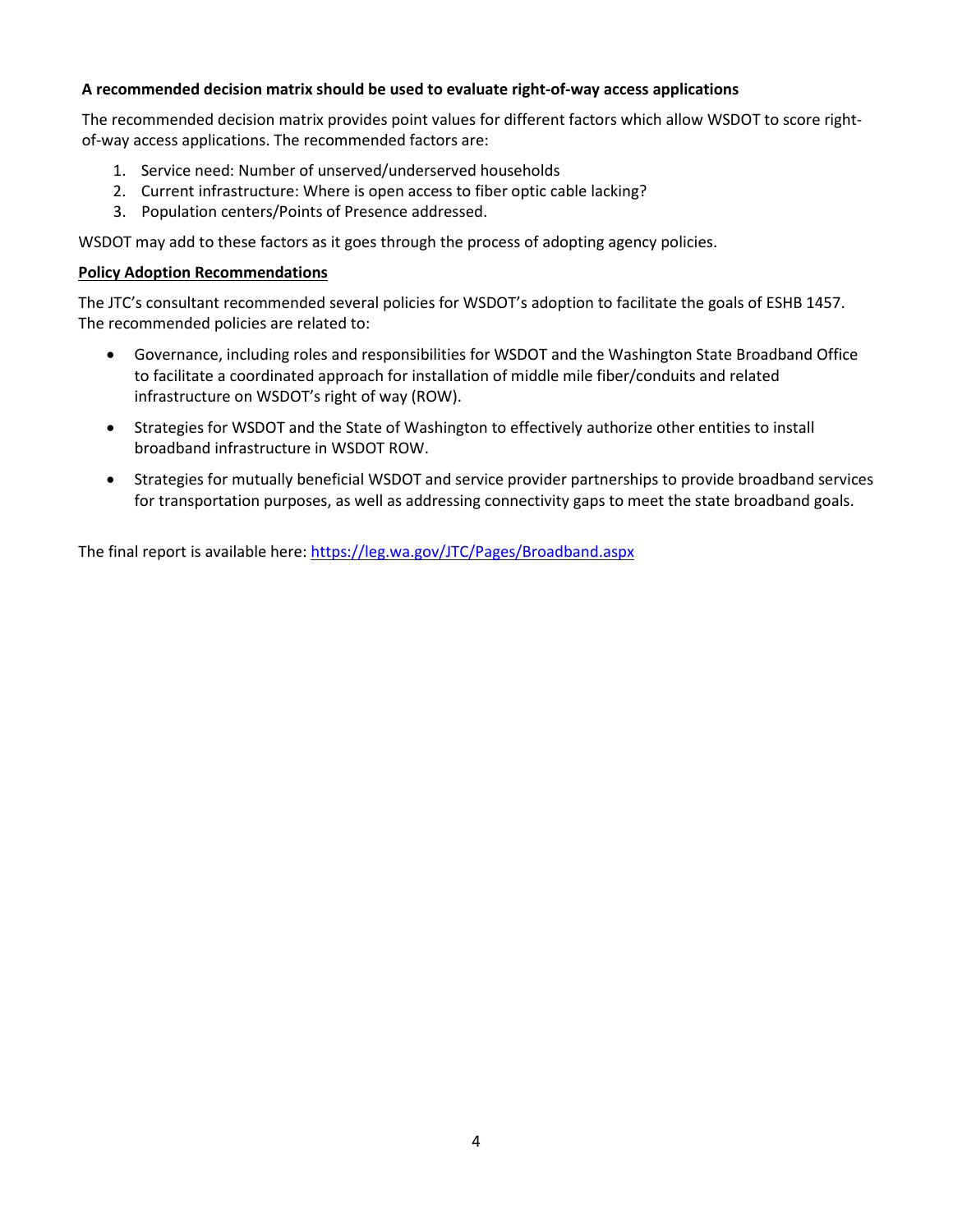## **Assessment of State Support for Short-Line Rail Infrastructure**

JTC Project Manager: Dave Catterson

In 2021, the Legislature directed the JTC to update the Washington State Short Line Rail Inventory and Needs Assessment, to assess the effectiveness of state support for short-line rail infrastructure and to make recommendations to improve and enhance that support.

The JTC contracted with DB Engineering and Consulting to conduct the study. The consultants began their work in August of 2021 and the final report was completed in December 2021.

#### **Background**

Short lines are smaller railroads that run shorter distances and connect shippers with the larger freight rail network. In Washington state the freight rail network includes two Class I (main line) and twenty-seven Class III (short line) railroads. Short line operations play a vital link in the freight network, linking Class I railroads with ports, industries, agriculture, and other customers.

The Washington State Department of Transportation (WSDOT) currently administers a grant and a loan program to support and improve the short line rail system.

- **Freight Rail Investment Bank** (FRIB) The state loan program is used to fund small capital rail projects with at least 20 percent match. FRIB loans provide funds to build new or improve existing rail infrastructure across the state. but only for publicly owned railroads, port districts, rail districts, and local governments. There was \$7 million for eligible projects in 2019-2021. For the 2021-2023biennium, a total of \$5.08 million is available for FRIB loans
- **Freight Rail Assistance Program** (FRAP) The state's grant program is open to both publicly and privately owned railroads, rail shippers or receivers, and port districts with rail for purposes of rehabilitation, infrastructure preservation or economic development. This program is directed toward larger projects where it is difficult to gain a contribution and where the rail location or the project is of strategic importance to the local community and the state. The state provided \$7.6 million in grants in 2019-2021. For the 2021-2023 biennium, a total of\$7.04 million is available for FRAP grants.

#### **The JTC Study**

The specific elements of the study included:

- Consultation with agencies and stakeholder groups. The first objective of this outreach was to gather information regarding specific infrastructure needs for specific short lines within the State of Washington. This information was gathered from the short line operators and other entities responsible for funding or maintenance of short line rail infrastructure through an on-line survey, interviews, and site visits. The second objective was to gather feedback on the successes and opportunities with the state's current support programs.
- Compilation of data and information to update the 2015 Inventory and Needs Assessment. The report includes single page profiles for each short line operator in the state that highlight specific infrastructure needs.
- Development of recommendations aimed at improving and enhancing state support for short-line rail infrastructure. These recommendations are based upon input from stakeholders and research of programs in other states.

#### **Key findings:**

**Infrastructure maintenance and improvement is a significant challenge for most short lines.** Many short line railroads in Washington face a significant backlog of deferred maintenance but do not earn enough revenue to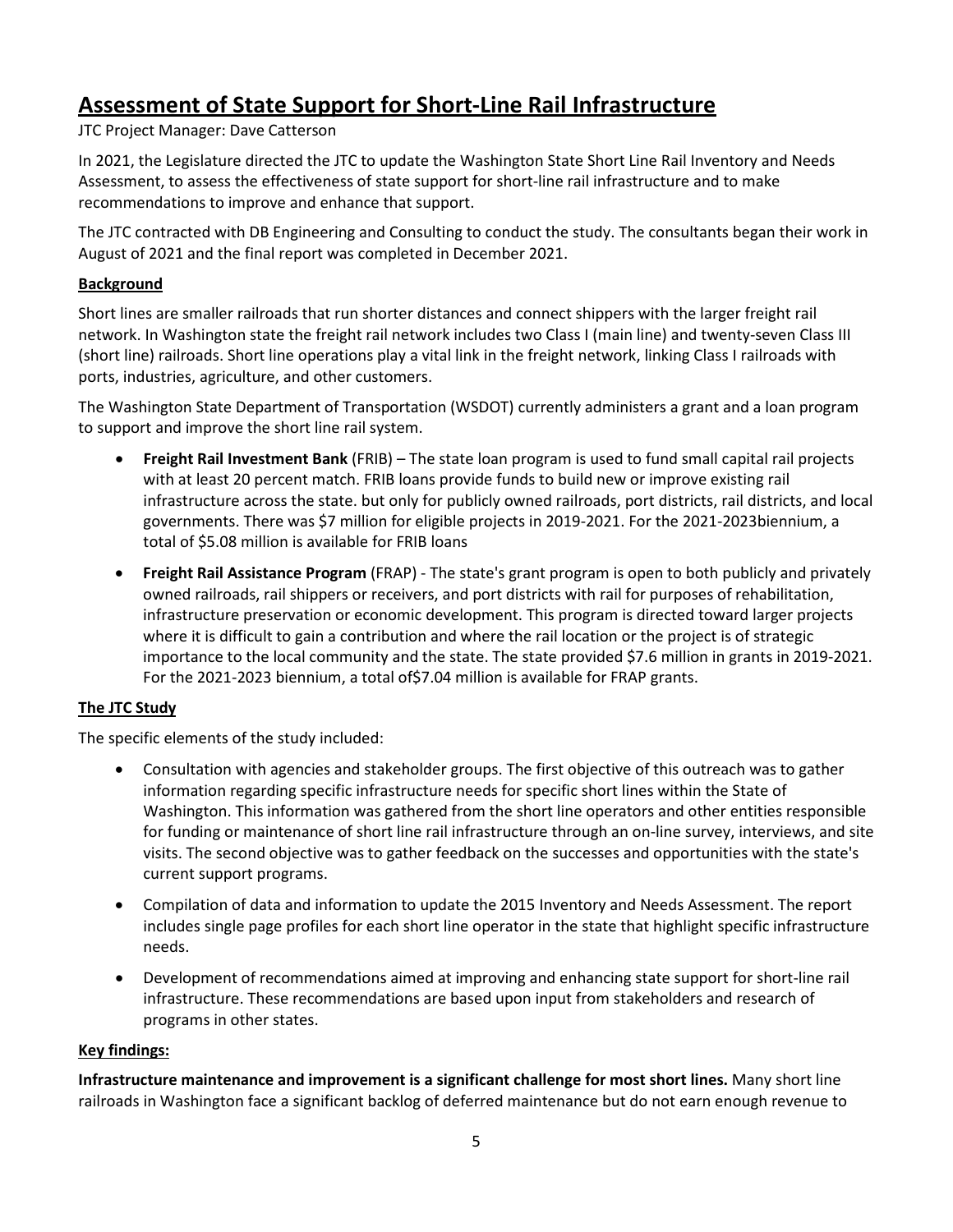address it. There are also increasing needs to upgrade infrastructure to meet industry standards for heavier rail cars that could interchange on to the Class 1 network.

**Short lines need to maintain and expand their customer base.** All railroads, including short lines, are both most economically and environmentally efficient as the volume of traffic moved over their railroad is maximized. The continued health and growth of Washington's short line industry is dependent on its ability to not just maintain existing customers and levels of service, but to execute on opportunities to site and serve new customers as well.

**Land use restrictions can be a barrier to new business opportunity for short lines.** Railroad facilities may be restricted by land use codes and siting new rail customer facilities or railroad expansion may face local opposition.

**Ports are important partners for short lines.** Ports are in a unique position to leverage their local economic development authority to improve short line access to their facilities resulting in an expanded customer base for the short line and the Port.

**Most short lines do not see a perceived or actual bias towards grants to WSDOT-owned routes. I**nterviewees did not perceive the selection process being used by WSDOT for the FRIB and FRAP programs to be fundamentally unfair, nor did they perceive favoritism towards public entities nor projects on WSDOT owned rail lines. However, since the process for approving projects under these programs is lead by WSDOT, some applicants believe the process should be more transparent incorporating other state governmental entities and municipalities.

#### **Key recommendations**

**Increase funding for grants.** Increased funding to short line railroads not only provides social and environmental benefits due to decreased congestion and emissions, but also decreases highway maintenance needs from reduced truck traffic. Survey participants articulated that there is an overall greater desire to use grants vs. loans for project funding. This is due, in part, to the relatively low rates for gaining capital in the open market. Loan conditions from the state can result in restrictions that are not present in private financing options, and private financing can be obtained at a faster rate and at timing determined by the borrower state funding cycles.

**Evaluate creation of a state tax credit program.** Numerous participants desired the implementation of a state tax credit program mirroring the federal Short Line Rehabilitation Tax Credit. Tax credits serve as a potential source of funding outside the grant or loan program and encourage additional private investment in railroad properties.

**Streamline grant application and review process.** The grant and loan application processes mirror each other in the lengthy and detailed application process. Private entities noted that the complexity and time constraints in the application process require resources that are often not available prompting the need for contracting with others to write applications and increasing the costs for participation. Time constraints to match the provisions of the programs also tax resources and provide a disincentive to utilizing the program, particularly for the smaller entities. Multiple respondents noted a desire for technical support from the state for the development of grant proposals.

**Increase state's ability to serve short line economic development needs.** To best support the economic development needs of short line railroads there must be an experienced facilitator envisioning the project, developing consensus, and directing negotiations. The usual expertise in economic development and community consensus building must be supported by a working knowledge of railroad economics. This role could be taken on by public or private economic development organizations.

**Increase statewide engagement with short line owners/operators.** Washington state line owners and operators would be well served by a state level short line association.

The final report is available here[: https://leg.wa.gov/JTC/Pages/shortlinerail.aspx](https://leg.wa.gov/JTC/Pages/shortlinerail.aspx)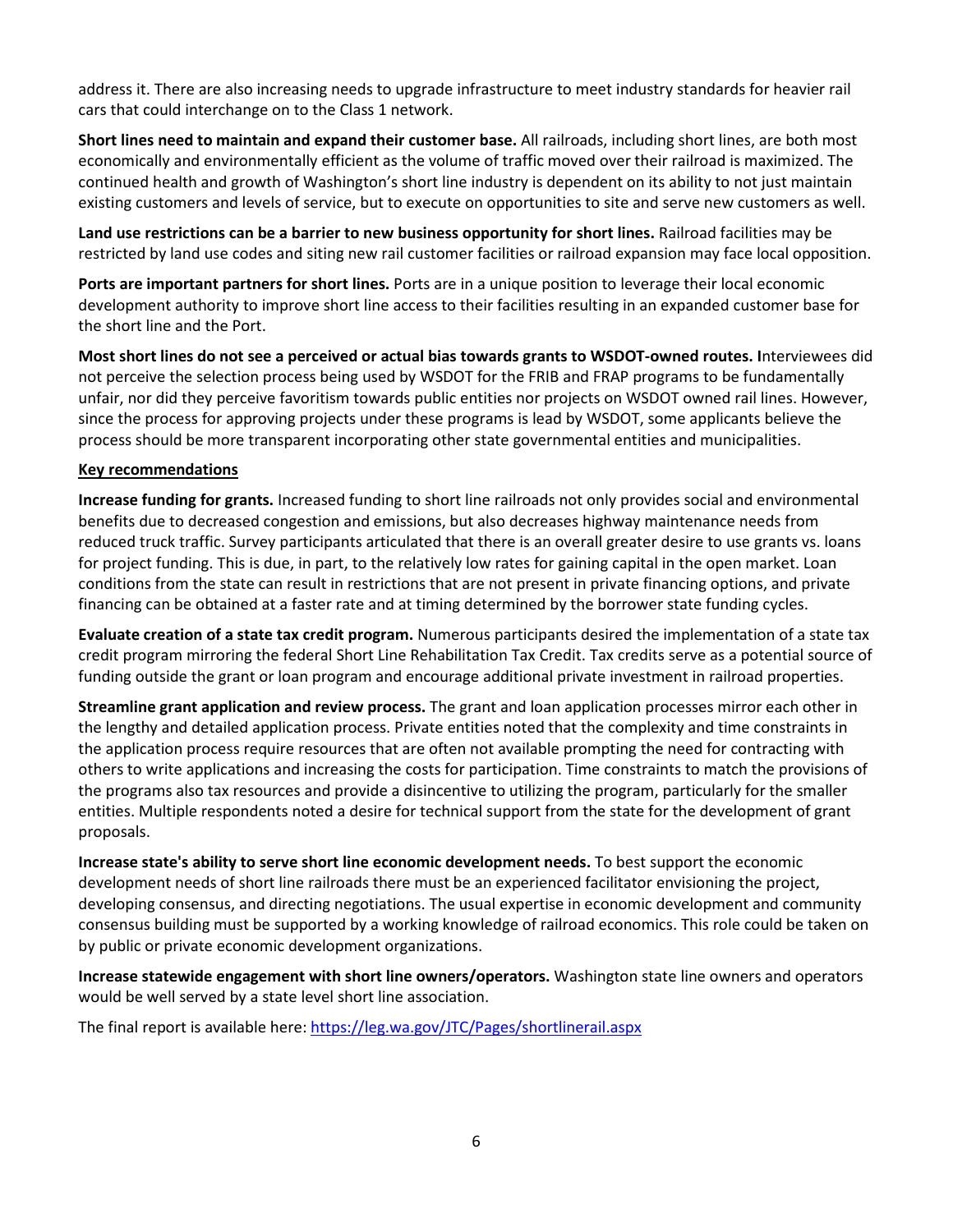## **Truck Parking Action Plan**

JTC Project Manager: Alyson Cummings

In 2021, the Legislature directed the JTC to develop a truck parking action plan to address the shortage of truck parking in Washington State. The focus of the project was developing recommendations for immediate next steps to achieve near-term and lasting change in the availability of truck parking. The actions developed include options to provide parking: with access to adequate services for drivers; needed to comply with federal and state rest requirements; and for both long and short-haul commercial motor vehicles.

The consultant team chosen to conduct the study has a strong background in truck parking solutions and was led by Cambridge Systematics with support from WSP USA, Inc. The consultants began their work in August 2021 and the final plan was completed in December 2021.

#### **Background**

A lack of truck parking is well documented in Washington State and around the country:

- In 2016 the Washington State Department of Transportation (WSDOT) published the Washington State Truck Parking Study. The study explores in-depth the:
	- o Significance of truck freight in the state
	- o Current lack of adequate parking while truck traffic is growing in volume
	- $\circ$  Complexities encountered by truck drivers trying to find parking, especially to ensure they meet safety requirements for rest breaks
- In 2017, the Washington State Freight Plan incorporated several potential solutions
- During the summer of 2021, in partnership with the Federal Highway Administration (FHWA), WSDOT hosted a Truck Parking Workshop to explore further potential solutions. The latest FHWA figures identify WA State as having the  $6<sup>th</sup>$  fewest truck parking spots per vehicle miles traveled (VMT) in the nation.

Despite this agreement on the current and growing problem, few solutions have received funding or been implemented. Last session WSDOT requested funding for a comprehensive solutions and implementation plan, while trucking industry stakeholders requested immediate action. This action plan was a way to address both.

#### **The JTC Project**

The goal of this project was to build upon past studies and develop a step-by-step plan identifying actionable items for the legislature that will make substantial improvements in truck parking, both near and long term. The recommended actions were determined by the project consultants and based on stakeholder input and best or promising practices in other states and Canada. Stakeholders were a key component of the project, providing critical expert input and guidance for the details of the plan.

Stakeholders consulted included those from:

- WA Trucking Associations (including truck drivers)
- Truck labor organizations
- Shipping industry
- Truck stop owners
- Association of Washington Cities
- Washington State Association of Counties
- Washington State Department of Transportation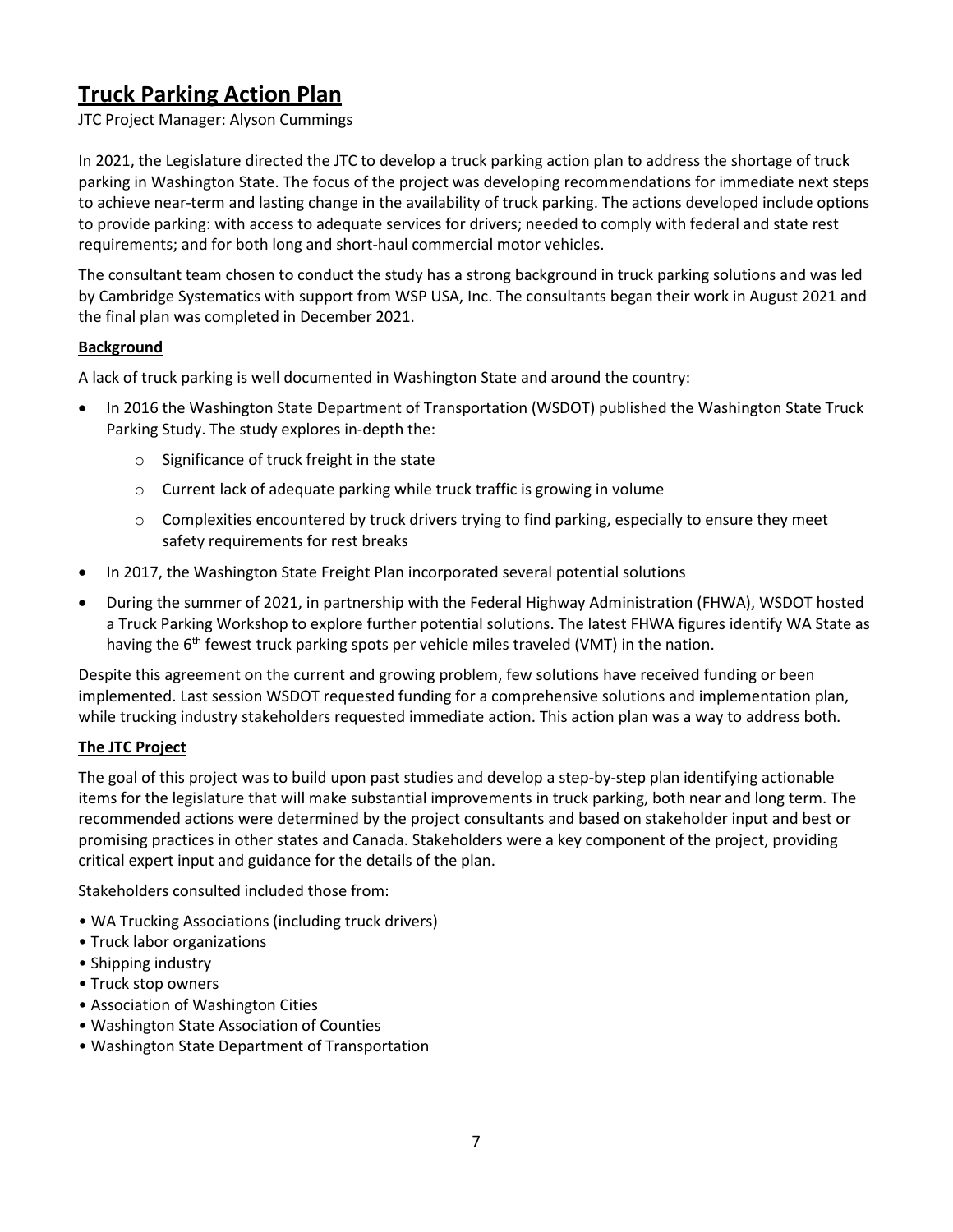- Washington State Patrol
- WA Public Ports Association
- UW STAR Lab
- local community groups

#### **Key findings and recommended actions:**

- Near and long-term improvement in the availability of truck parking is feasible and the state should take immediate action
- While there was stakeholder disagreement on some of the details, all stakeholders agreed the categories of actions identified are feasible and would lead to improved truck parking availability
- Seven categories of recommended solutions were identified. Each action is identified with a timeframe: immediate (1 year), near (1-3 years) and mid-term (beyond 3 years). The total cost (in 2021 dollars) to implement all options is estimated to be \$14,500,000 to \$25,700,000. (detailed table included below)
- The Implementation Workgroup (the first recommendation under the "Maintain Momentum" category) in combination with a coordinated focus within WSDOT that aligns priority truck parking actions along with other business priorities of the Department would be the most effective way to ensure truck parking needs are met within the state.

| <b>Categories of Actions</b>           | Number of      | <b>Planning Level</b>     | <b>Timing</b>         |
|----------------------------------------|----------------|---------------------------|-----------------------|
|                                        | actions        | <b>Cost Estimate</b>      |                       |
| Develop More Parking in                |                | \$6,100,000-\$10,650,000  |                       |
| <b>High Demand Areas</b>               | 4              |                           | Immediate & Near-term |
| Better Utilize Existing Parking in     | 4              | \$725,000-\$2,000,000     | Immediate & Near-term |
| Urban Areas                            |                |                           |                       |
| Shippers & Receivers Provide           | 4              | \$25,000-\$75,000 in firm | Immediate             |
| Parking & Basic Amenities              |                | costs; remainder TBD      |                       |
| <b>Develop Truck Parking</b>           | 3              | \$5,150,000-\$8,350,000   | Near & Mid-term       |
| <b>Information Systems</b>             |                |                           |                       |
| Secure Federal Funding for             | $\mathfrak{p}$ | \$1,600,000-\$3,150,000   | Immediate & Mid-term  |
| <b>Next-Gen Truck Parking</b>          |                |                           |                       |
| Better Utilize Existing Infrastructure | $\mathfrak{p}$ | \$65,000-\$150,000        | Near-term             |
| Along Mountain Passes                  |                |                           |                       |
| <b>Maintain Momentum</b>               | 6              | \$825,000-\$1,825,000     | Immediate-Mid-term    |

The final action plan is available here:<https://leg.wa.gov/JTC/Pages/truckparking.aspx>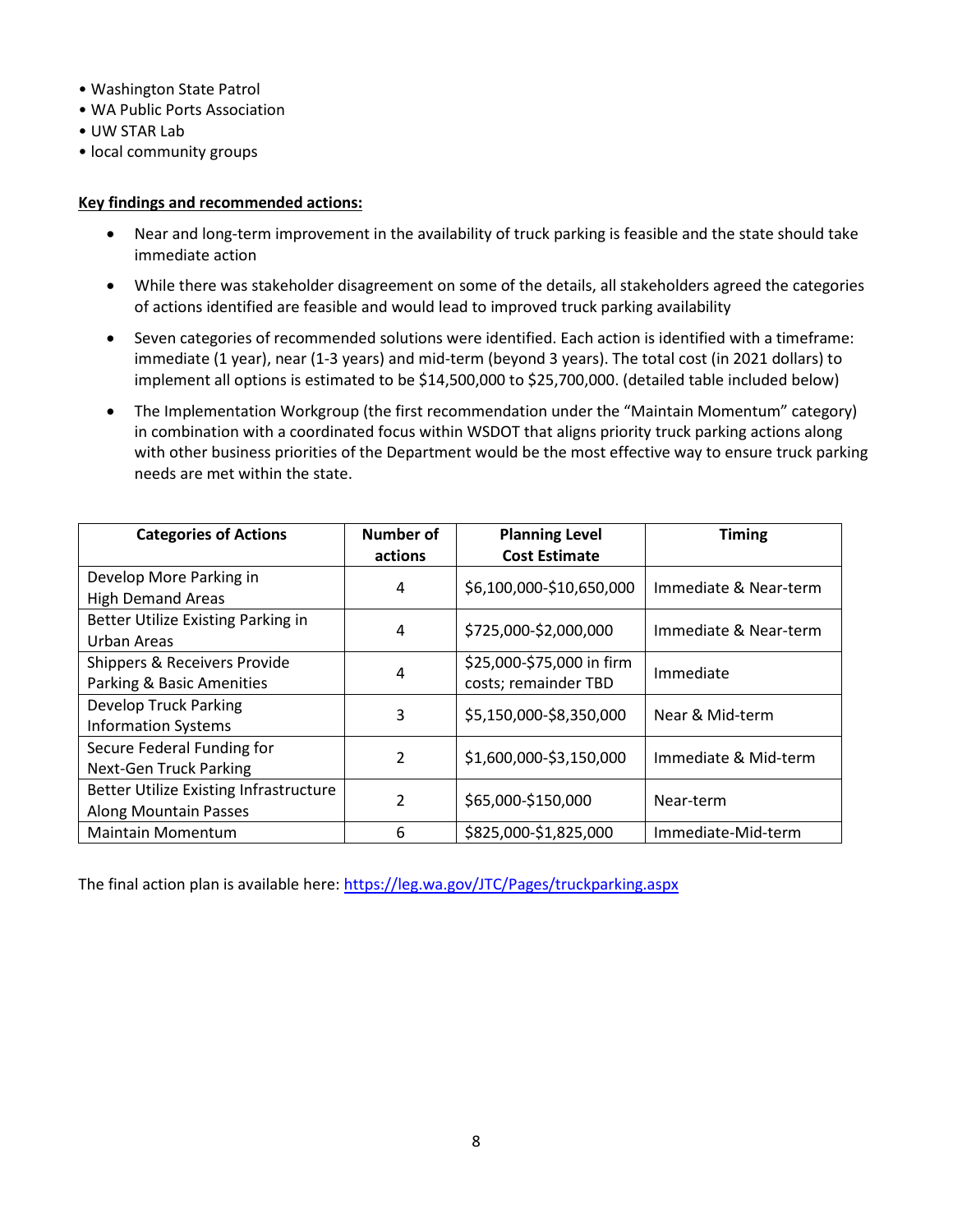## **Washington State Ferries Workforce Plan – Phase 1**

JTC Project Manager: Paul Neal

The Washington State Legislature directed the Joint Transportation Committee (JTC) to develop a workforce plan for the Washington State Ferries (WSF). Like many employers WSF is grappling with finding qualified candidates to replace retiring baby boomers and increase diversity in the workforce. The available pool of employees is further limited by extensive Coast Guard licensing and certification requirements. The difficulty in staffing has contributed to a significant increase in overtime costs. During 2021 it has also caused canceled sailings.

### **Background**

The Legislature commissioned two recent studies on WSF overtime. One by WSF and one by the UW Foster School of Business. The current JTC effort builds on those studies to create a concrete plan for developing WSF's workforce addressing:

- Recruitment
- Retention
- Diversity
- Training needs
- Leadership development; and
- Other elements needed to ensure sufficient and cost-effective crewing and staffing.

The Covid pandemic has significantly affected WSF operations. The service schedule was initially reduced due to reduction in travel occasioned by pandemic restrictions. WSF's efforts to restore service were compromised by staffing challenges. These challenges flowed from 1) underlying lack of resiliency in WSF staffing levels; and 2) significant decreases in staffing availability due to Covid isolation and quarantine requirements.

#### **JTC Study**

The JTC hired Seattle Jobs Initiative to develop the workforce plan. The consultant will produce two reports:

- 1. Recommendations on short-term strategies to reduce WSF overtime expenditures without requiring significant additional expenditures.
- 2. A workforce plan addressing the issues listed above, including implementation strategies and identification of any needed legislative or budgetary changes.

The Overtime Report was delivered by January 1, 2022. The Workforce Plan is due December 20, 2022.

WSF's Covid-related staffing issues made it clear that the need to restore service was paramount. This requires the use of overtime, compromising development of short-term overtime management strategies. Given the current situation, there essentially are no strategies that could be implemented in 2022 to reduce overtime costs. It was deemed ultimately more useful to use the available time and resources to develop a thorough analysis of the components of the current WSF overtime situation that inform the final report due in December 2022. The final report will include short, medium, and long-term strategies for reducing WSF's reliance on overtime.

#### **Key Findings**

#### **WSF Overtime Challenges**

In addition to the shortage of maritime workers generally, WSF's overtime difficulties are exacerbated by:

• The lack of a staff buffer to cover unscheduled absences, both typical, pre-pandemic sick and disability leave and the more acute Covid-19 related leave.